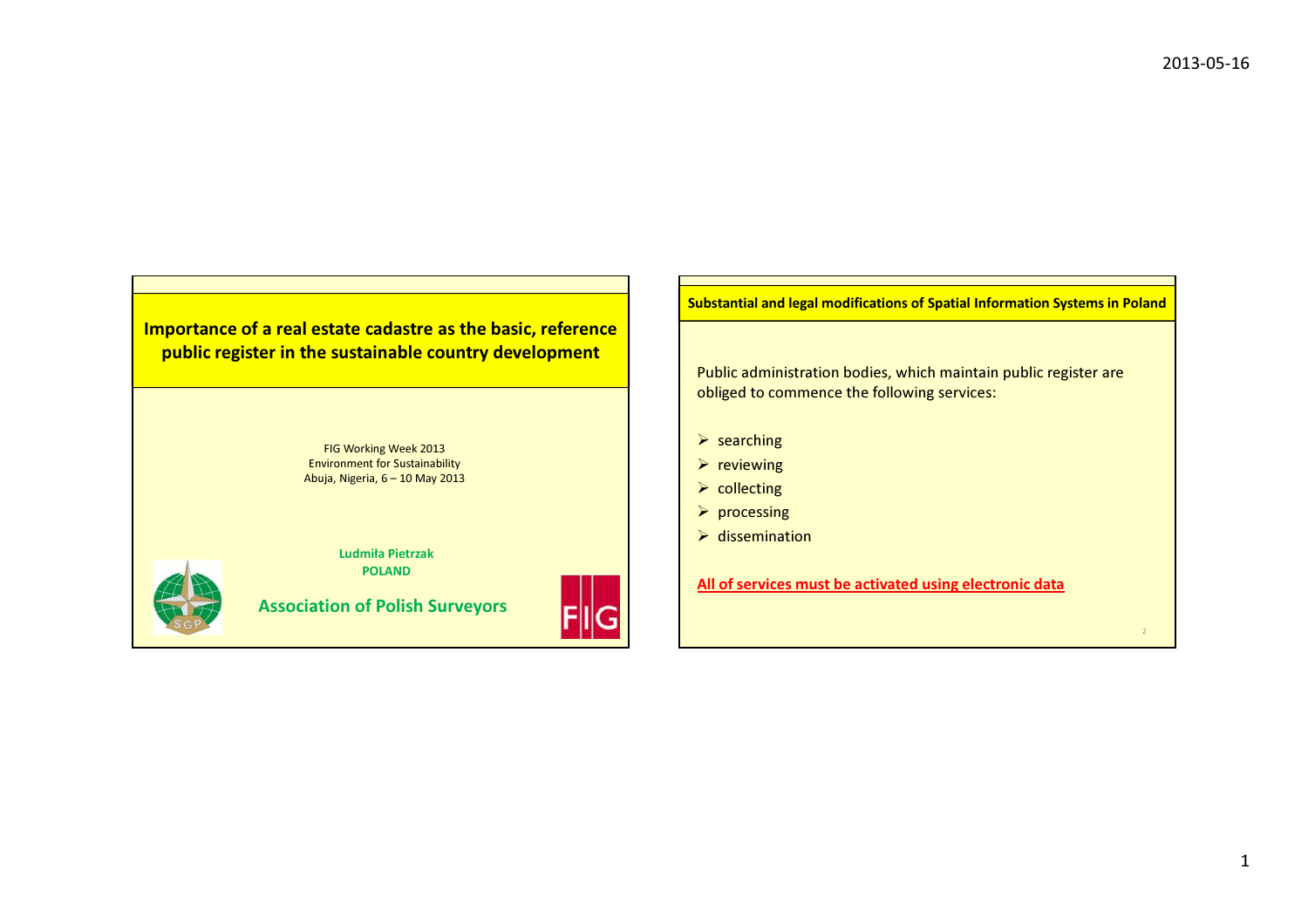## Legal regulations in Poland

Regulation of the Polish Government , on April 12, 2012 –National Interoperability Frameworks specified:

▶ the National Interoperability Frameworks;

 $\triangleright$  the minimum requirements for public registers and exchange of information in electronic form;

 $\triangleright$  the minimum requirements for tele-information systems.

## Legal regulations in Poland

Following the Act on the Spatial Information Infrastructure of 2010,which is the Polish implementation of the INSPIRE directive:

<u>"<mark>interoperability</mark> of data f</u>iles and spatial data services is understood as the possibility to combine spatial data filesand co-operation of spatial data services, **without the**  repeated manual intervention, leading to the coherence of results and the increased added value of spatial data filesand services"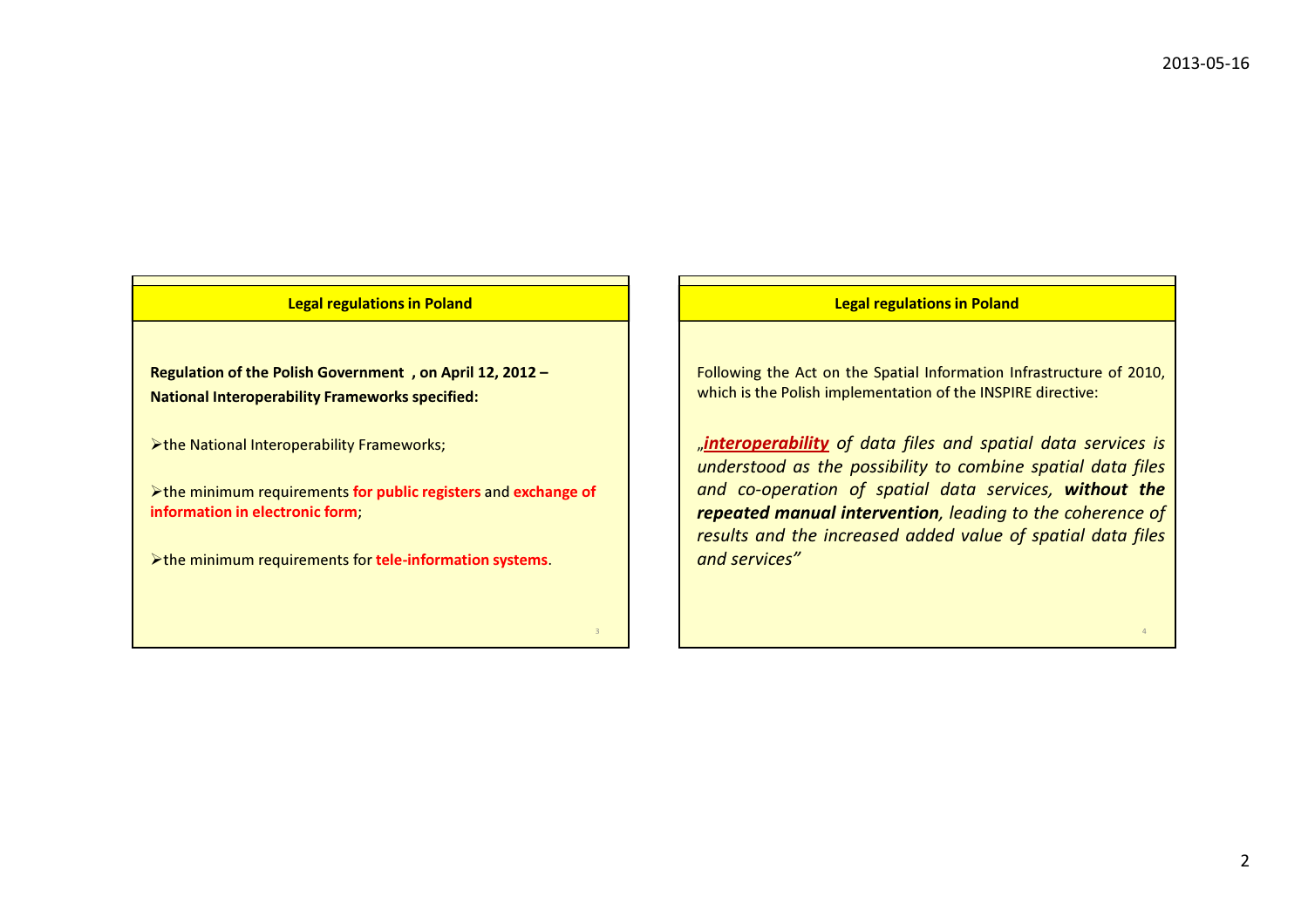## Interoperability in new legal regulation

# <mark>Interoperability</mark> should be achieved through:

#### -unification

(utilisation of compatible standards, norms, procedures performed by public tasks)

### -exchangeability

 (possibility to substitute <sup>a</sup> product, <sup>a</sup> process or services without disturbing information exchange between entities, which perform public tasks)

#### -compliance

 (usefulness of products, processes or services dedicated to common utilisation, under specific conditions, whichensure the achievement of important requirements, with the lack of unexpected impacts)

5

Cadastral Parcel in Polish National Interoperability Frameworks

# Cadastral parcels (and the address point) are thebasic spatial reference object for public registers.

-these both objects have been legally defined in the Law of Geodesyand Cartography, being the basic legal act in the field of geodesy and cartography.

- such regulations existing in the legal acts stress the high importance of geodesy and cartography, increase professional prestige of surveyors and cartographers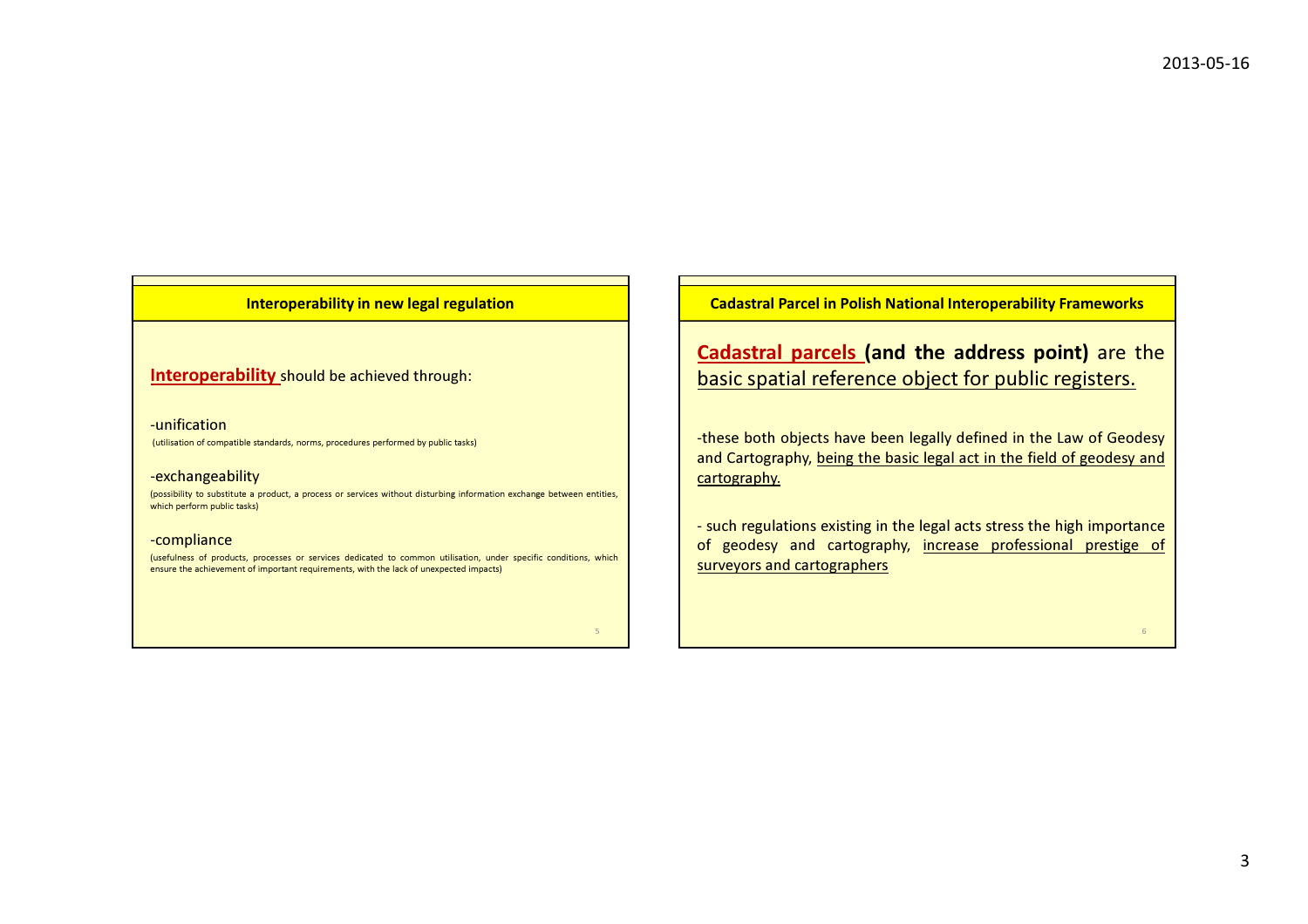# Responsibility of surveyors and cartographes in new legal regulation

# Geodesy and cartography in Poland is responsiblefor:

7

1.Coverage of the country by land and buildings registers databases (EGiB)

2. Uniformity of the existing cadastral databases

**3.**Meeting **the accuracy criteria** of the existing cadastral databases

4. Quality of the existing cadastral databases

**5. Reliability** of the existing cadastral databases

**6. Timeliness** of the existing cadastral databases

7. Interoperability of the cadastral databases

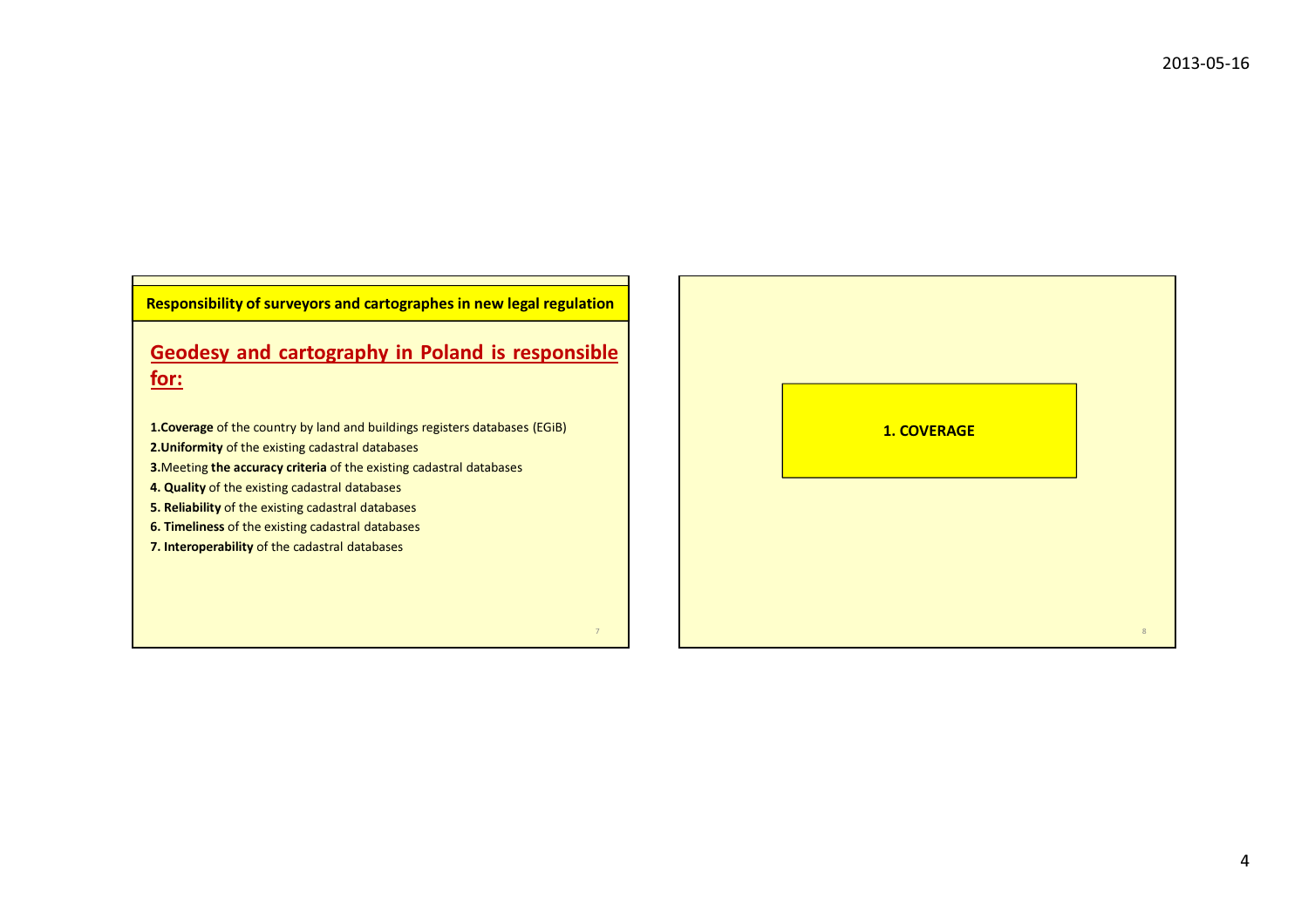|                           | List                                     |          | No.            | <b>Cities</b> | <b>Rural areas</b> | <b>Total</b> |
|---------------------------|------------------------------------------|----------|----------------|---------------|--------------------|--------------|
|                           | <b>Number of register units</b>          |          | 3              | 925           | 2175               | 3100         |
|                           | <b>Number of register districts</b>      |          | $\overline{4}$ | 11250         | 42726              | 53976        |
| <b>General data about</b> | <b>Number of</b><br>cadastral<br>parcels |          | 5              | 7359788       | 28010249 35370037  |              |
| Poland                    | <b>Number of land register units</b>     |          | 6              | 4302503       | 10111032           | 14413535     |
|                           |                                          | register | $\overline{7}$ | 2156970       | 29086990           | 31243960     |
|                           | <b>Size in hectares</b>                  | surveyed | 8              | 2127819       | 29109918           | 31237737     |
|                           | <b>Estimated number of buildings</b>     |          | 9              | 5583598       | 11769519           | 17353117     |
|                           | <b>Estimated number of premises</b>      |          | 10             | 4523727       | 703155             | 5226882      |

Land and buildings register

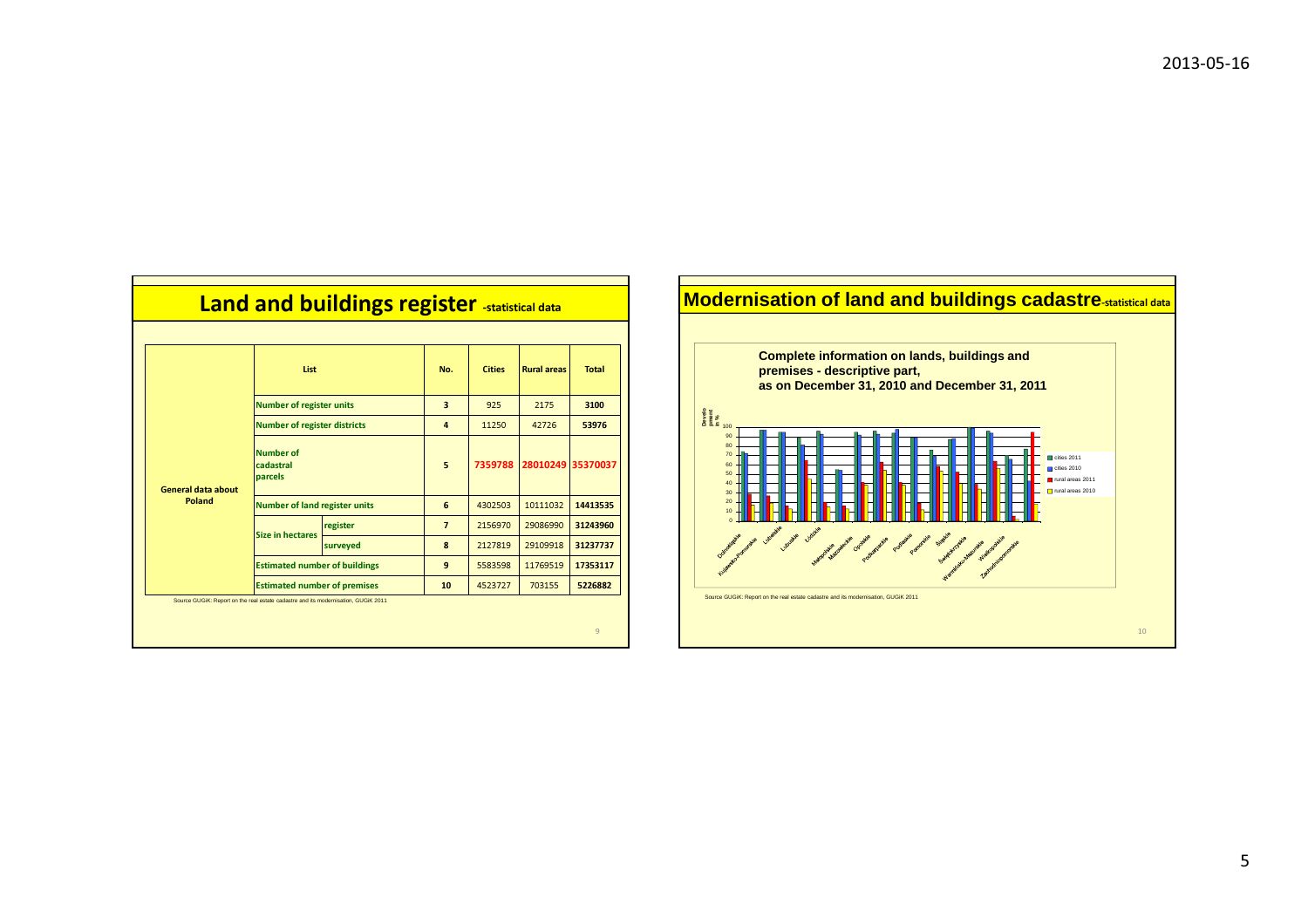|                          | No Data file which characterises current development of the<br>land and buildings register                                                                             | <b>Urban areas</b> | <b>Rural areas</b> |
|--------------------------|------------------------------------------------------------------------------------------------------------------------------------------------------------------------|--------------------|--------------------|
| $\mathbf{1}$             | A vector cadastral map, complete content, containing:<br>borders of cadastral parcels, outlines of land use fields,<br>classification complexes, outlines of buildings | $91\%$             | 60%                |
| $\overline{c}$           | A vector cadastral map, incomplete content, containing:<br>borders of cadastral parcels, outlines of land use fields,<br>classification complexes                      | 1%                 | 10%                |
| $\overline{\mathcal{E}}$ | A raster map, amended in the process of updating with vector<br>data                                                                                                   | 2%                 | 10%                |
| $\overline{4}$           | Analogue map                                                                                                                                                           | 6%                 | 20%                |

| 2011<br>2007<br>2008<br>2009<br>2010<br>85,744,251 zł<br>84,012,118 zł<br>91,543,224 zł<br>89,509,927 zł<br>78,996,749 zł<br><b>Total financial</b><br>inputs incurred on<br><b>From the</b><br>modernisation<br><b>From the</b><br><b>From other</b><br>district own<br>state budget<br><b>funds</b><br>within the |
|---------------------------------------------------------------------------------------------------------------------------------------------------------------------------------------------------------------------------------------------------------------------------------------------------------------------|
|                                                                                                                                                                                                                                                                                                                     |
|                                                                                                                                                                                                                                                                                                                     |
| <b>funds</b><br>reporting year<br>$\left[ z \right]$<br>$\left[ z \right]$<br>z1<br>2011<br>$\left[\mathbf{z}\right]$                                                                                                                                                                                               |
| 85,744,251<br><b>Poland</b><br>25,047,237<br>39,998,076<br>20,698,938<br>20 mln EUR                                                                                                                                                                                                                                 |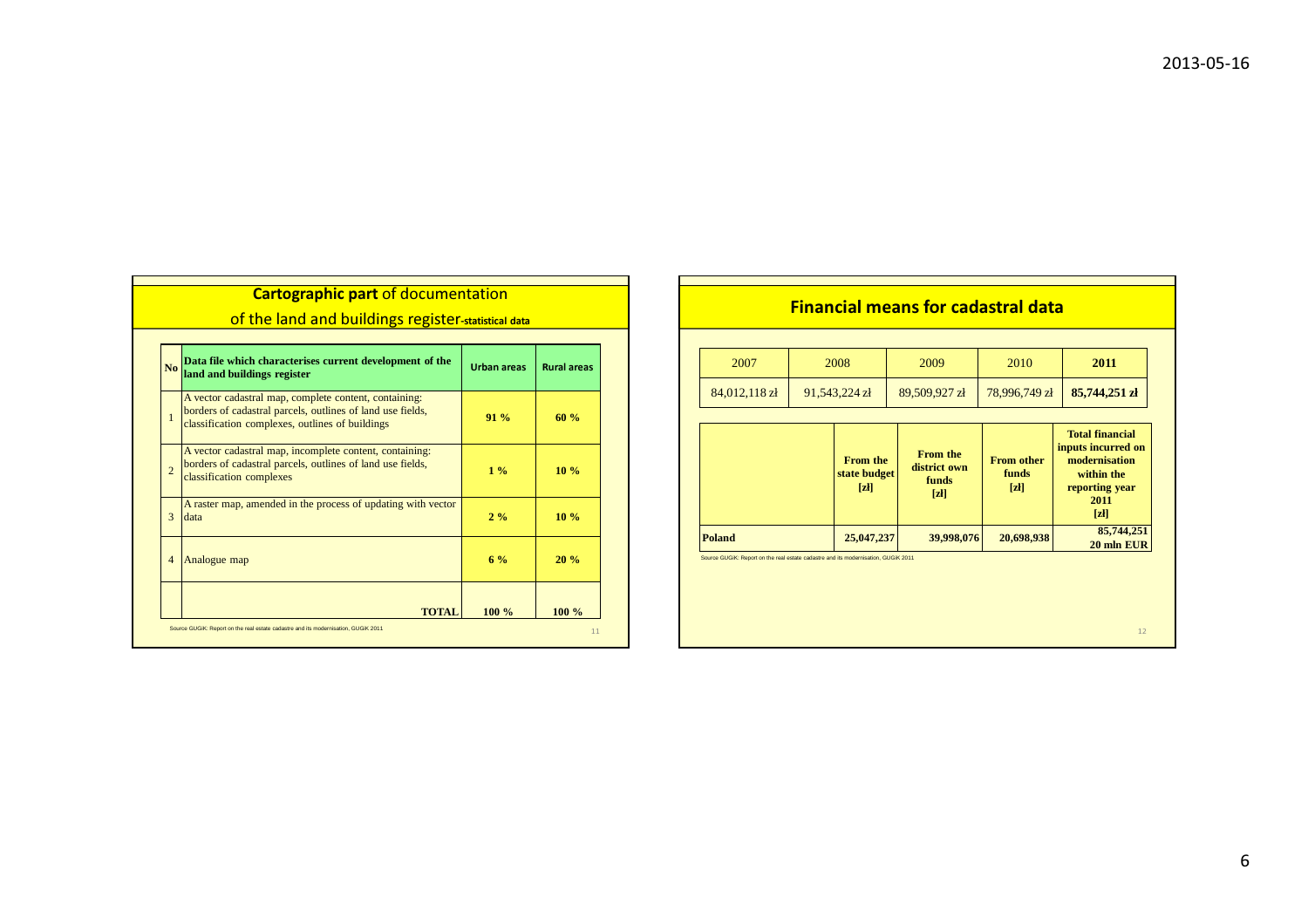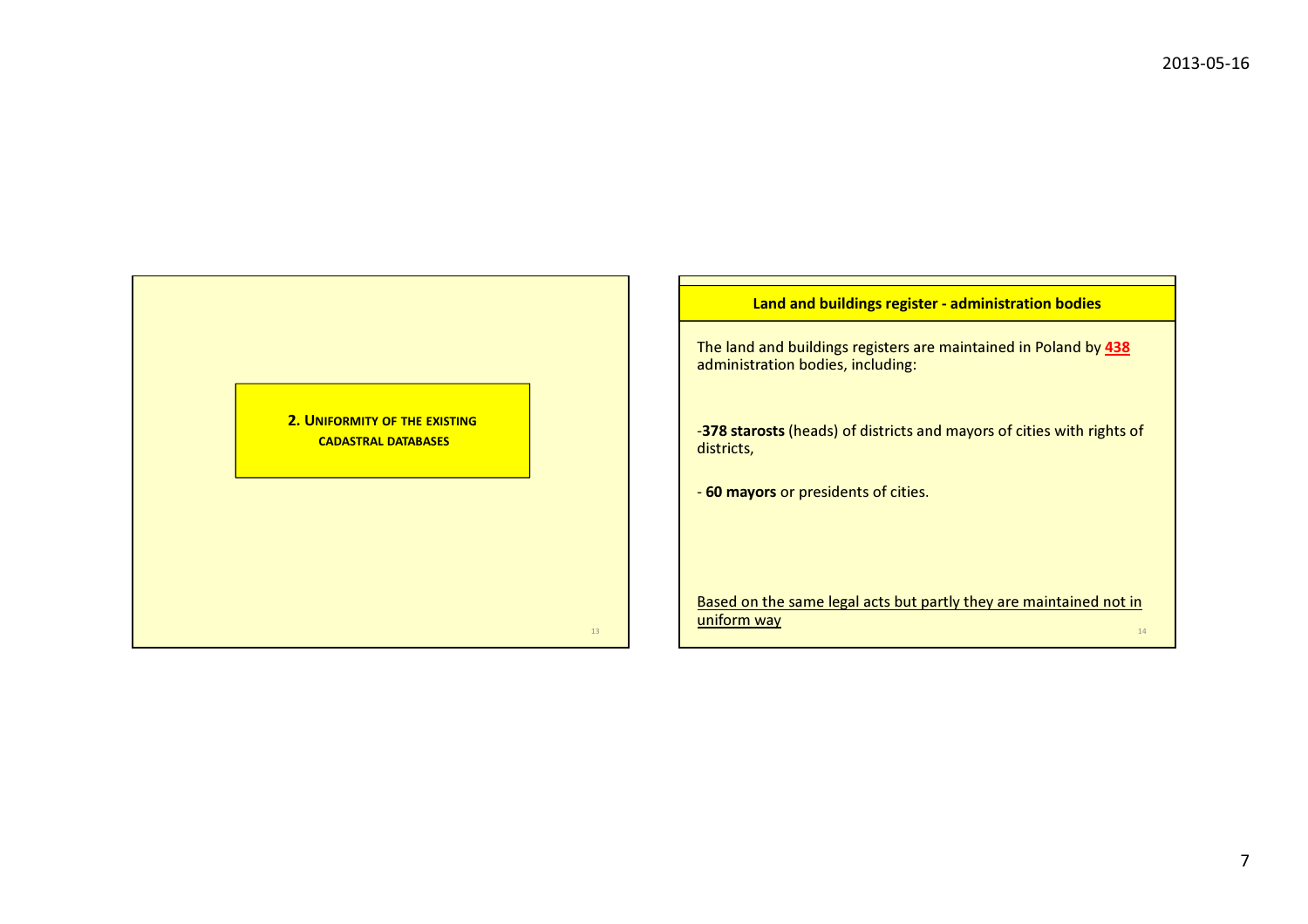# Diversity of IT system of land and buildings register

 $\triangleright$  About 10 systems are used to maintain the **descriptive** parts;

 $\blacktriangleright$  About 10 systems are used to maintain the  $\,$  graphical parts;

 $\triangleright$  The systems for **<u>descriptive and graphical parts are seldom integrated</u>.** 

 $\triangleright$ In majority of cases two separate systems are used for the descriptive and the graphical parts.

 $\triangleright$  Those two systems are often developed and delivered by various seftware developed software developers

 $\triangleright$  data exchange between the systems is difficult, although the legally issued standard of data exchange (SWDE) exists

15

Integrated Real Estate Information System (ZSIN) -new legal regulation

### The ZSIN system it to ensure:

>maintenance of the central repository of backup files with land and buildings register data;

monitoring - at the national and voivodship levels - the coherence and the quality of land and buildings register data;

 $\triangleright$  data exchange in the form of electronic documents, between the land and buildings register and other public registers;

verification of the compliance of land and buildings register data with data included in property registers and other public registers;

>dissemination of *integrated* land and buildings register data to administrative bodies, among others for the needs of economic planning, spatial planning, the environment, for fiscal purposes, for state inspections, fighting against corruption and internal security.

Maybe it will be solution of the problems listed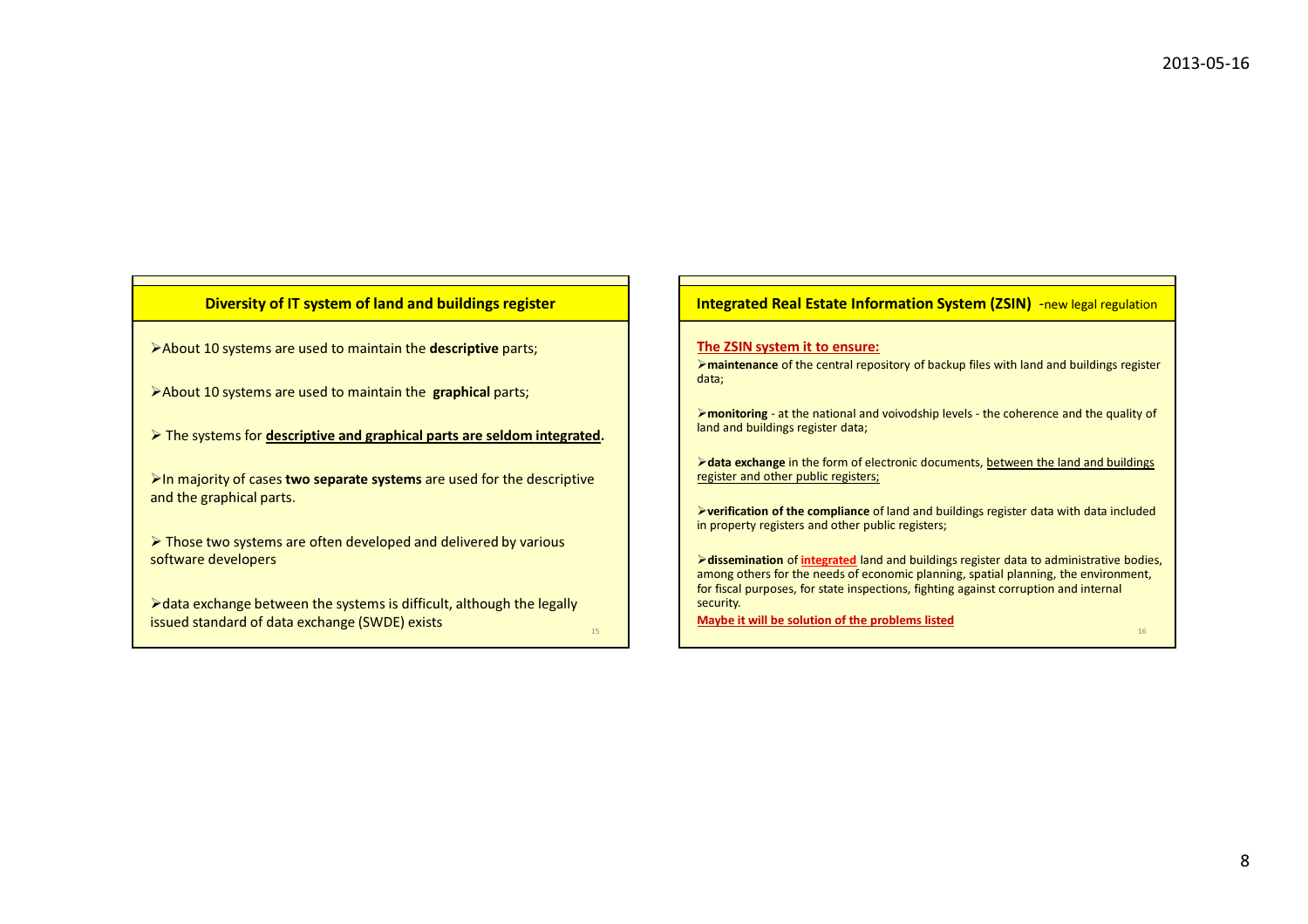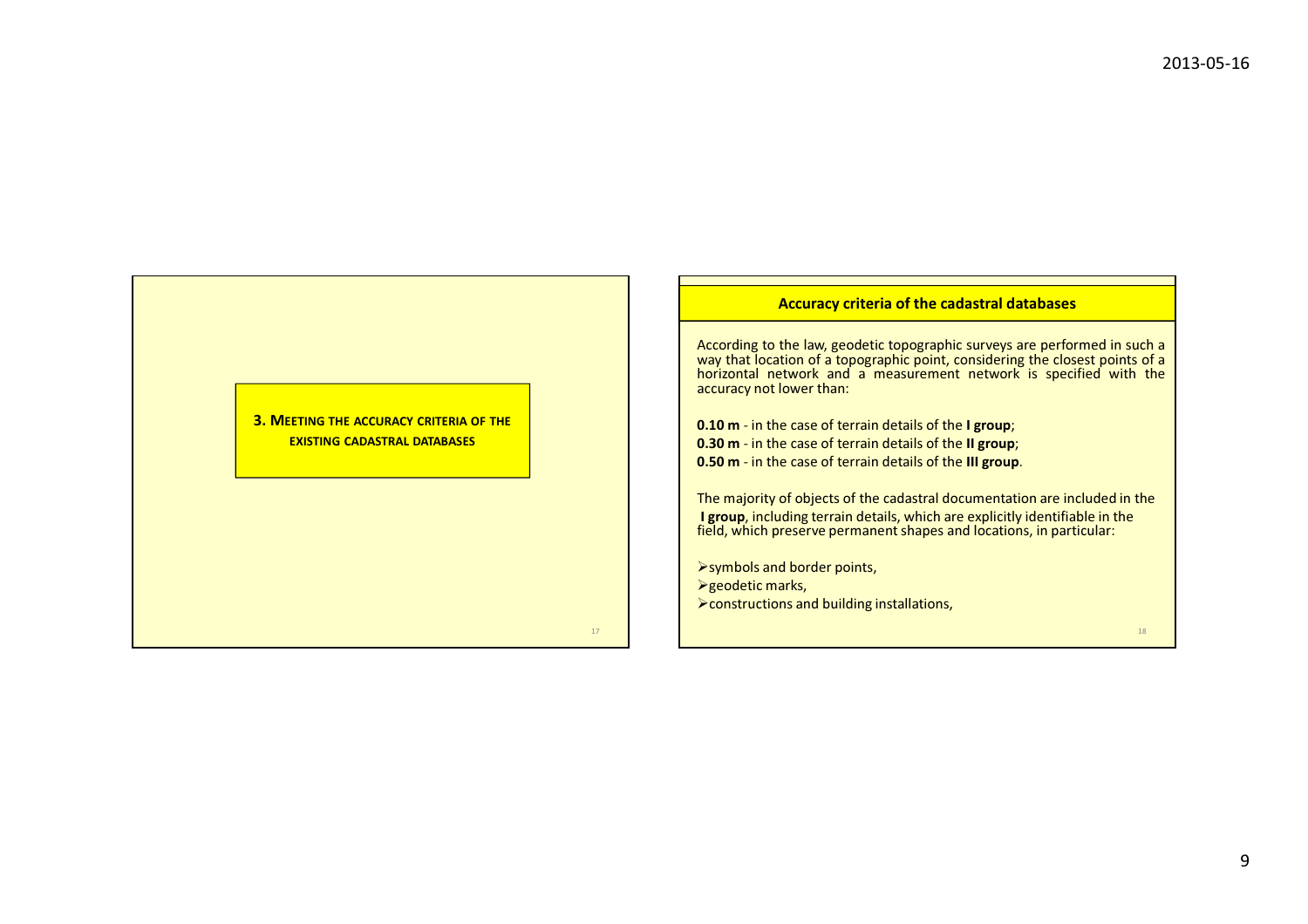## Accuracy criteria of the cadastral databases

Cadastral databases <mark>does not reflect the level of achieving the accuracy criteria</mark>, concerning the spatial location of particular objects

Cadastral databases are:the result of many public procurements,

 $\triangleright$  implemented for various purposes

many databases have been created as a result of vectorisation of existing analogue databases and not as a result of modernisation works, with consideration of accuracy criteria concerning the spatial locations of cadastral objects

The exchange of such objects is required in the course of modernisation of cadastral documentation, what could lead to such situation when those objects would meet the accuracy criteria, specified in regulations

Without the deep analyses of the existing databases and the resources stored at Geodetic and Cartographic Documentation Centres it is very difficult to estimate the percentage of databases, which are maintained in the vector form and which meet the accuracy criteria

19

**4. QUALITY OF THE EXISTING** CADASTRAL DATABASES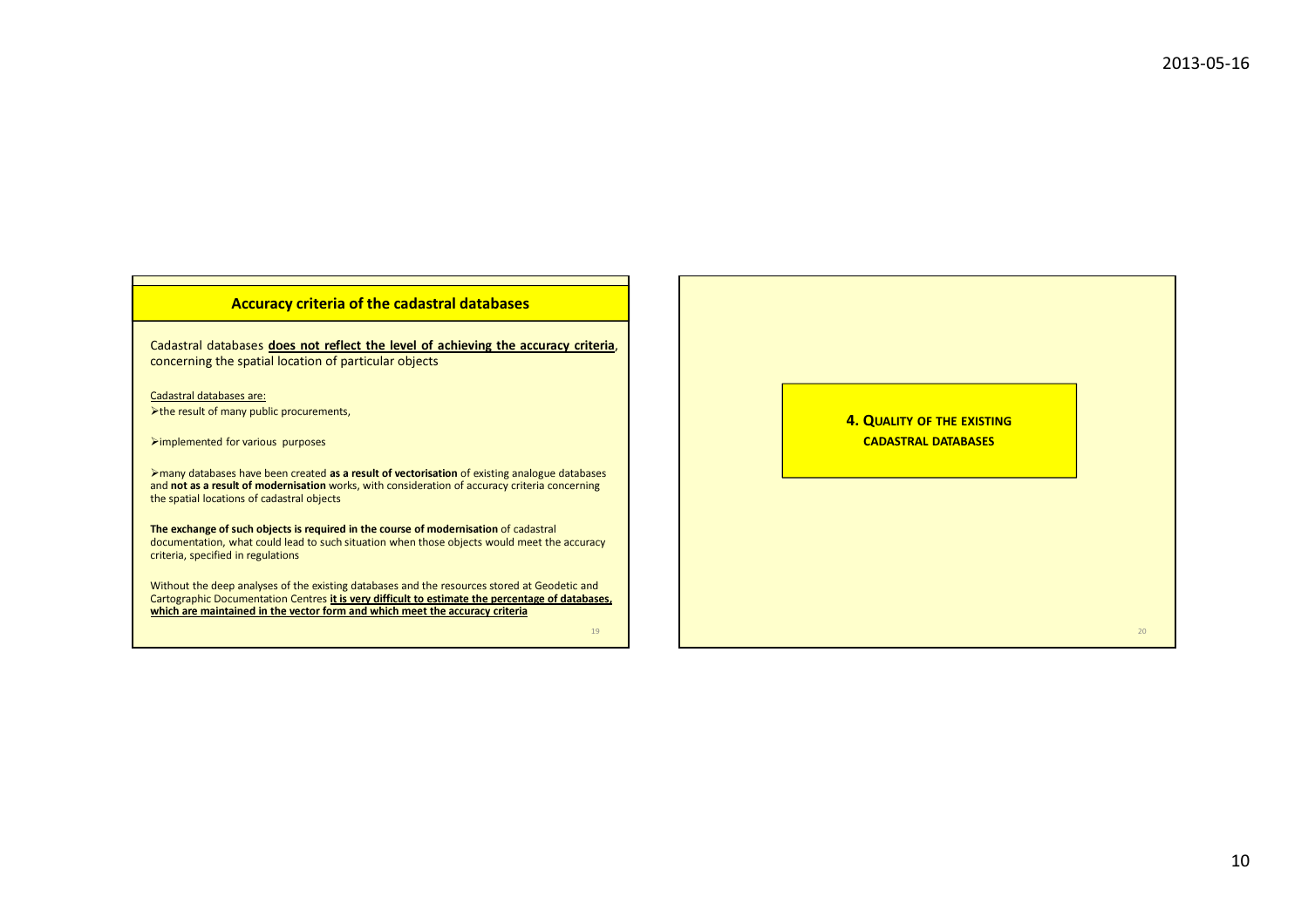## QUALITY OF THE EXISTING CADASTRAL DATABASES

The quality of the existing databases is related to the achievement of uniformity and accuracy criteria.

 $\triangleright$ The high accuracy should not be expected for databases, which are not uniformly maintained and which do not meet the accuracy criteria.

All modernisation works, performed recently, which are often covered by the EU funds, pay much attention to the accuracy criteria.

 $\triangleright$  Projects concerning modernisation of the land and buildings register documentations are well prepared nowday;

 $\triangleright$  they are focused on the accuracy of locations of spatial cadastral<br>objects and on the achievement of local requirements conserving objects and on the achievement of legal requirements concerning cadastral objects. Legal status of real estate is also settled in this process.

21

**5. RELIABILITY OF THE EXISTING** CADASTRAL DATABASES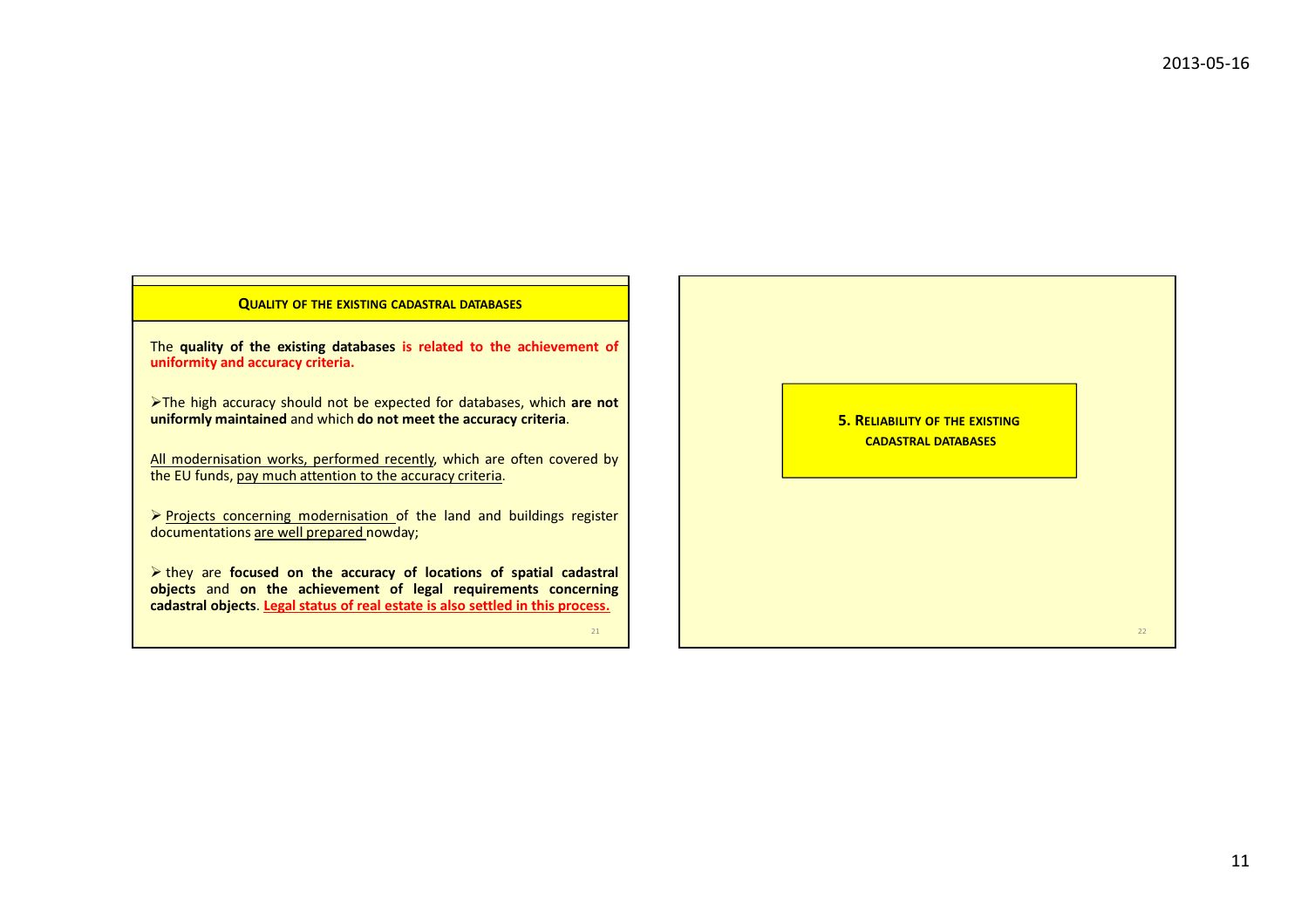# RELIABILITY OF THE EXISTING CADASTRAL DATABASES

Data from the land and buildings register is the basis for the national spatial information infrastructure.

The land and buildings register is also permanently updated,including 100% of the descriptive part of the documentation of the land and buildings register.

What refers to the **cartographic part** of the cadastral documentation, reliability of cadastral data <mark>should be considered as data of limited</mark> reliability, due to the above mentioned reasons (the accuracy, quality, timeliness, etc.).

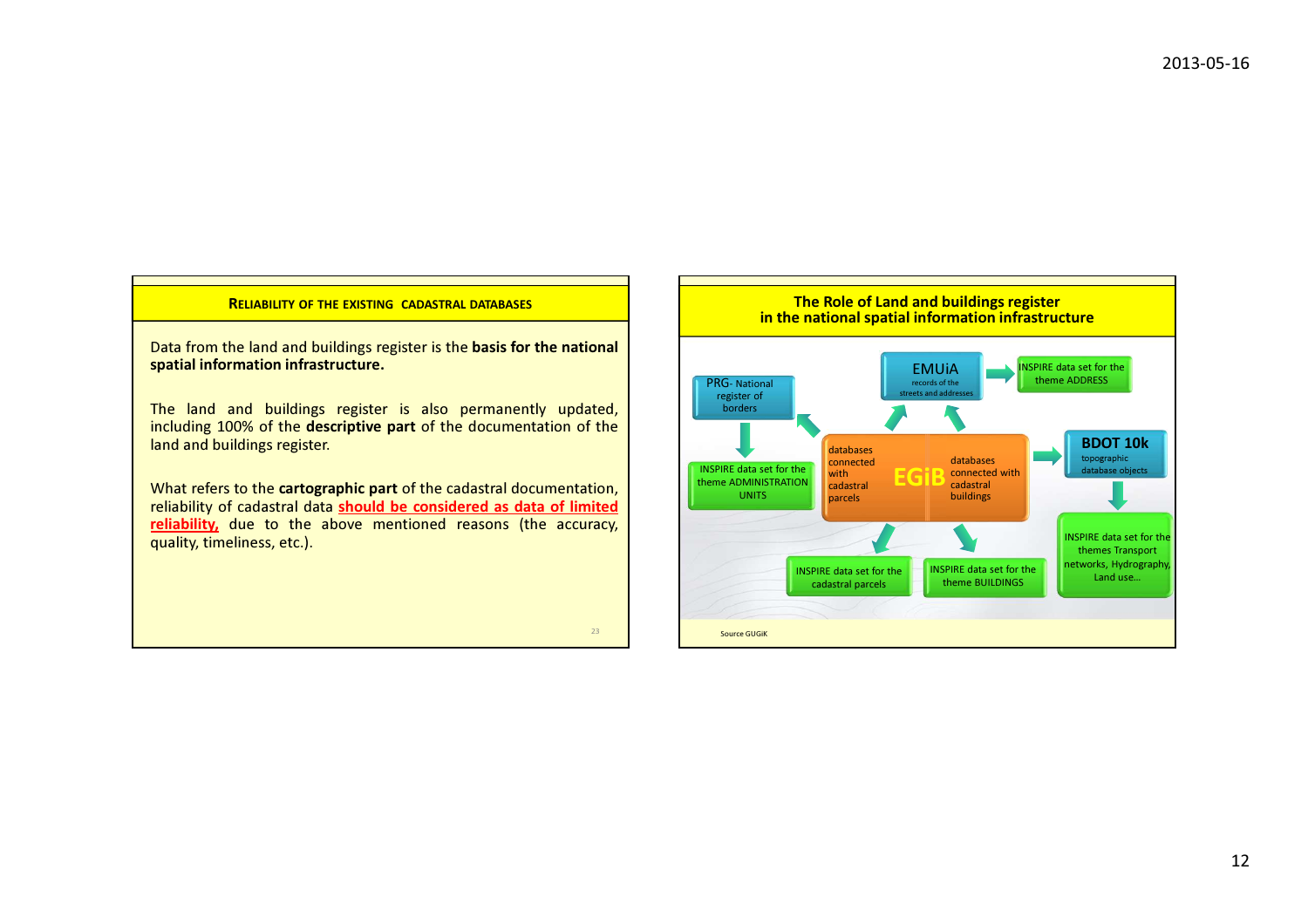

#### TIMELINESS OF THE EXISTING CADASTRAL DATABASES

According to the Regulation on cadastral, the **documentation of the** l<mark>and and buildings</mark> register <u>is updated through introduction of</u> documented changes to the cadastral databases.

This documentation is updated in order to:>disclose new legal and real status,

 $\triangleright$  eliminate erroneous data, which are incompliant with the real status,

 $\triangleright$  substitute data which does not meet the accuracy criteria and standards, with data which is compliant with standards and accuracy requirements.

25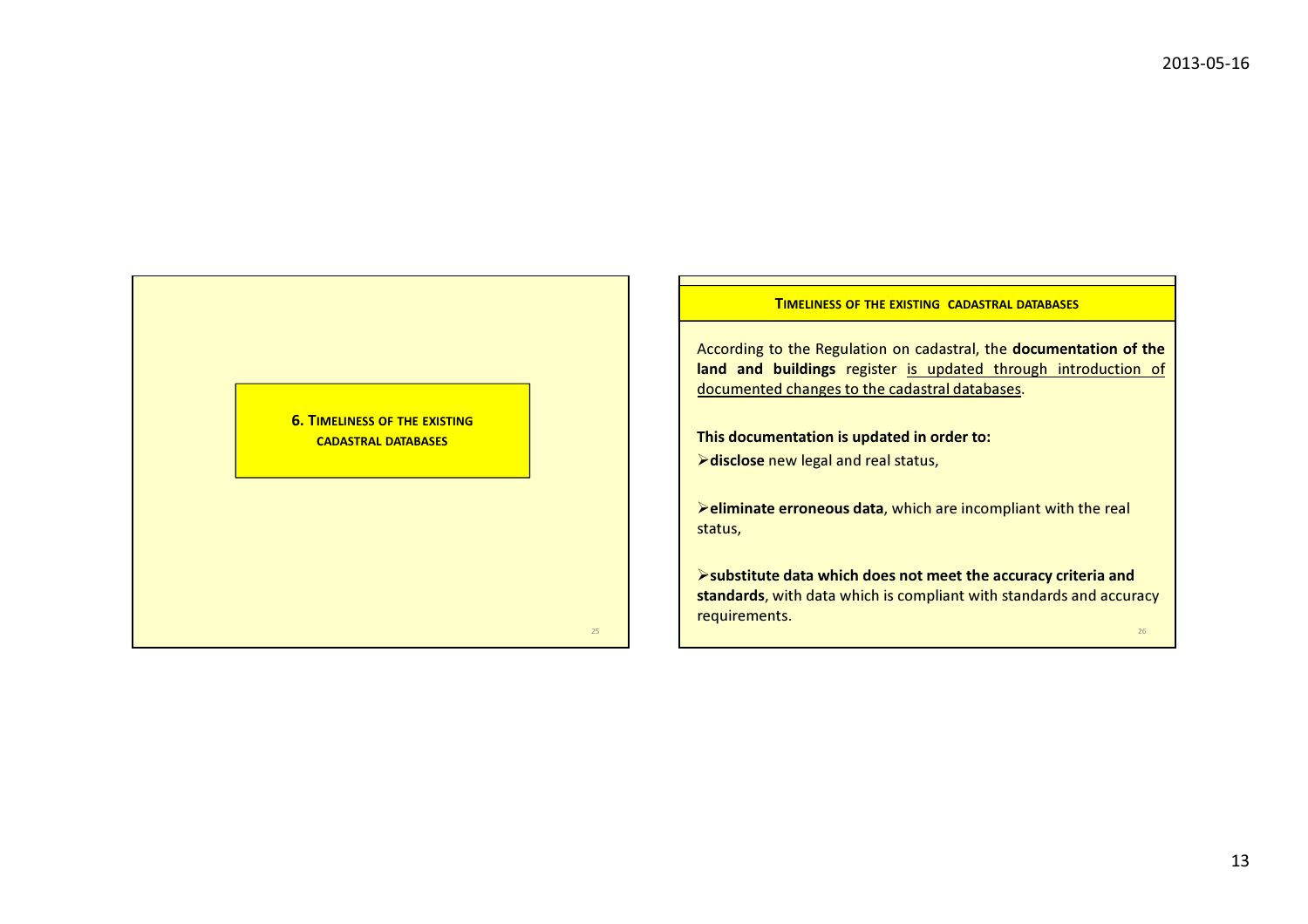#### TIMELINESS OF THE EXISTING CADASTRAL DATABASES

 $\triangleright$  The majority of bodies which maintain the documentation of the land and buildings register updates this documentation immediately after receiving appropriate documents

 $\triangleright$  Such updating usually concerns the descriptive part of the cadastral documentation.

 $\triangleright$  The cartographic part is permanently updated for analogue maps, if it is has not been computerised and if it is not maintained in the digital form.

 $\triangleright$  If it is maintained in the digital form, it is permanently updated in the case of utilisation of integrated systems for maintaining the cadastral documentation, since the permanent updating is usually forced by such systems

 $\triangleright$  In the case when integrated systems are missing, data from the descriptive and the graphical parts of the cadastral documentation is often incompliant.

27

#### TIMELINESS OF THE EXISTING CADASTRAL DATABASES

 $\triangleright$  the lack of complete and legally binding computerisation of the cadastral documents does not allow for keeping it updated on official and legally accepted portals, such as GEOPORTAL.

 $\triangleright$  Data acquired once has not been accepted by the bodies which  $\triangleright$  maintain the codential decumentate the accuracy and therefore maintain the cadastral documents to the resources, and therefore, it has not been updated by those bodies.

# There is no possibility to update most of thecadastral data, until it is modernised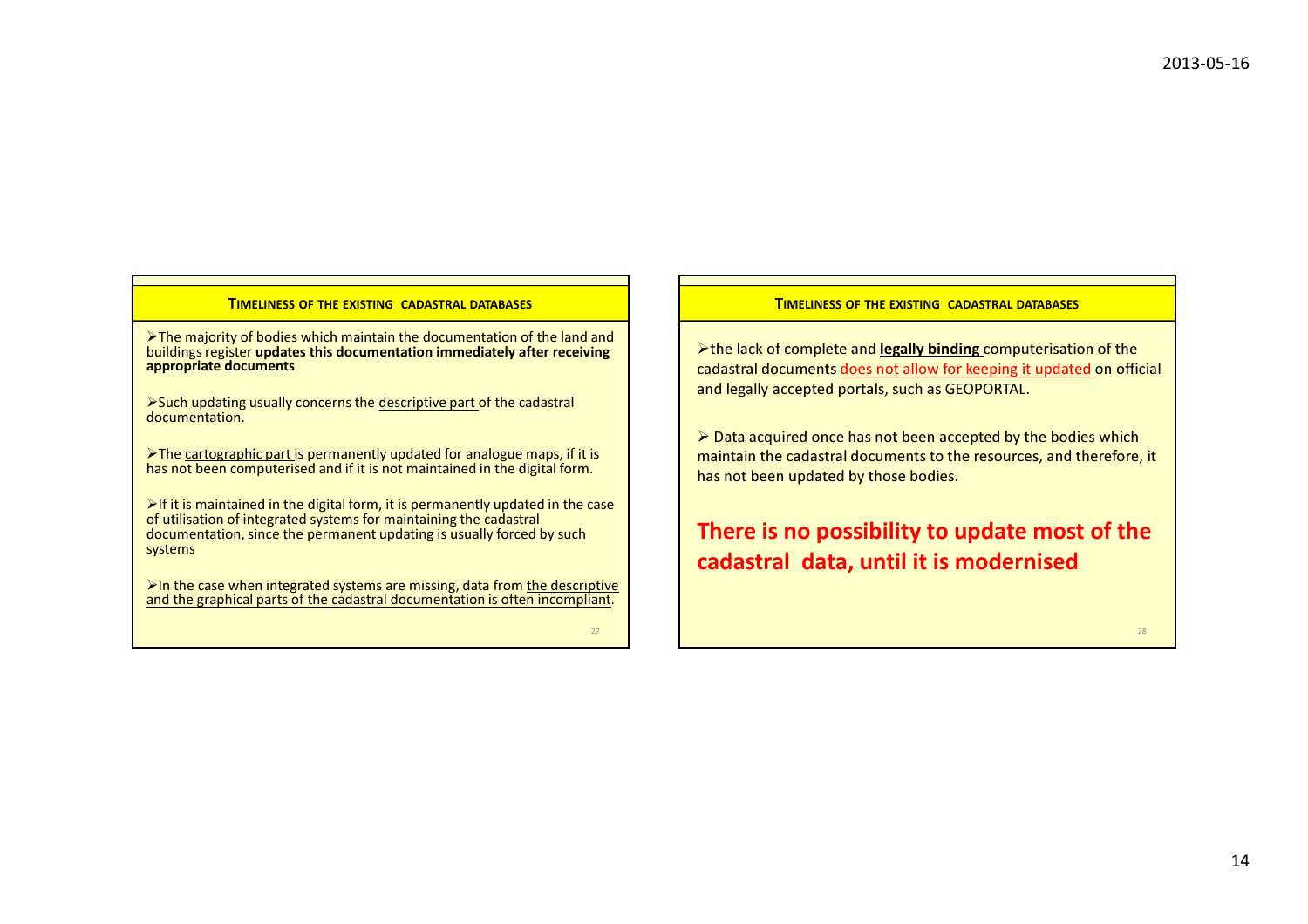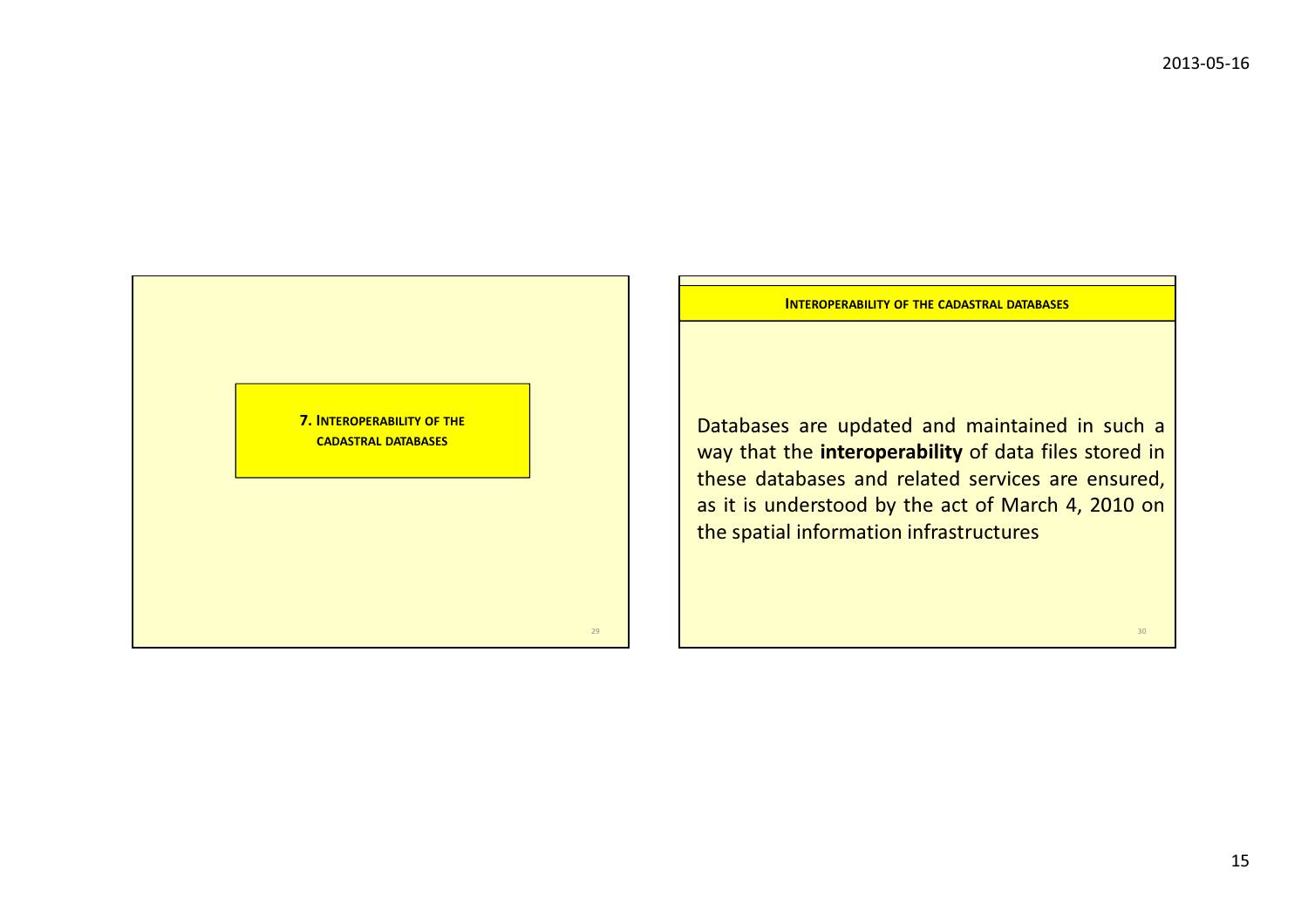

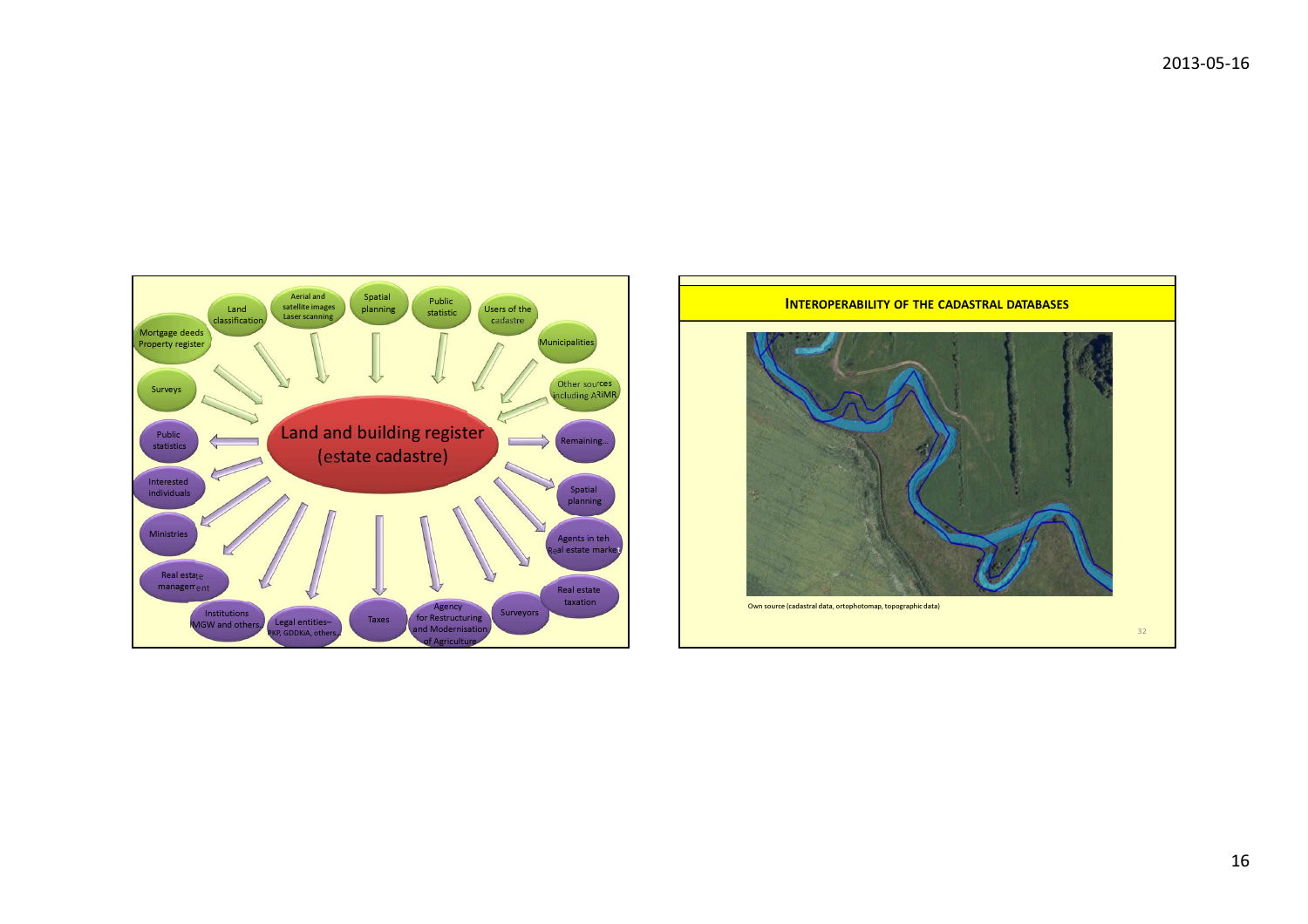

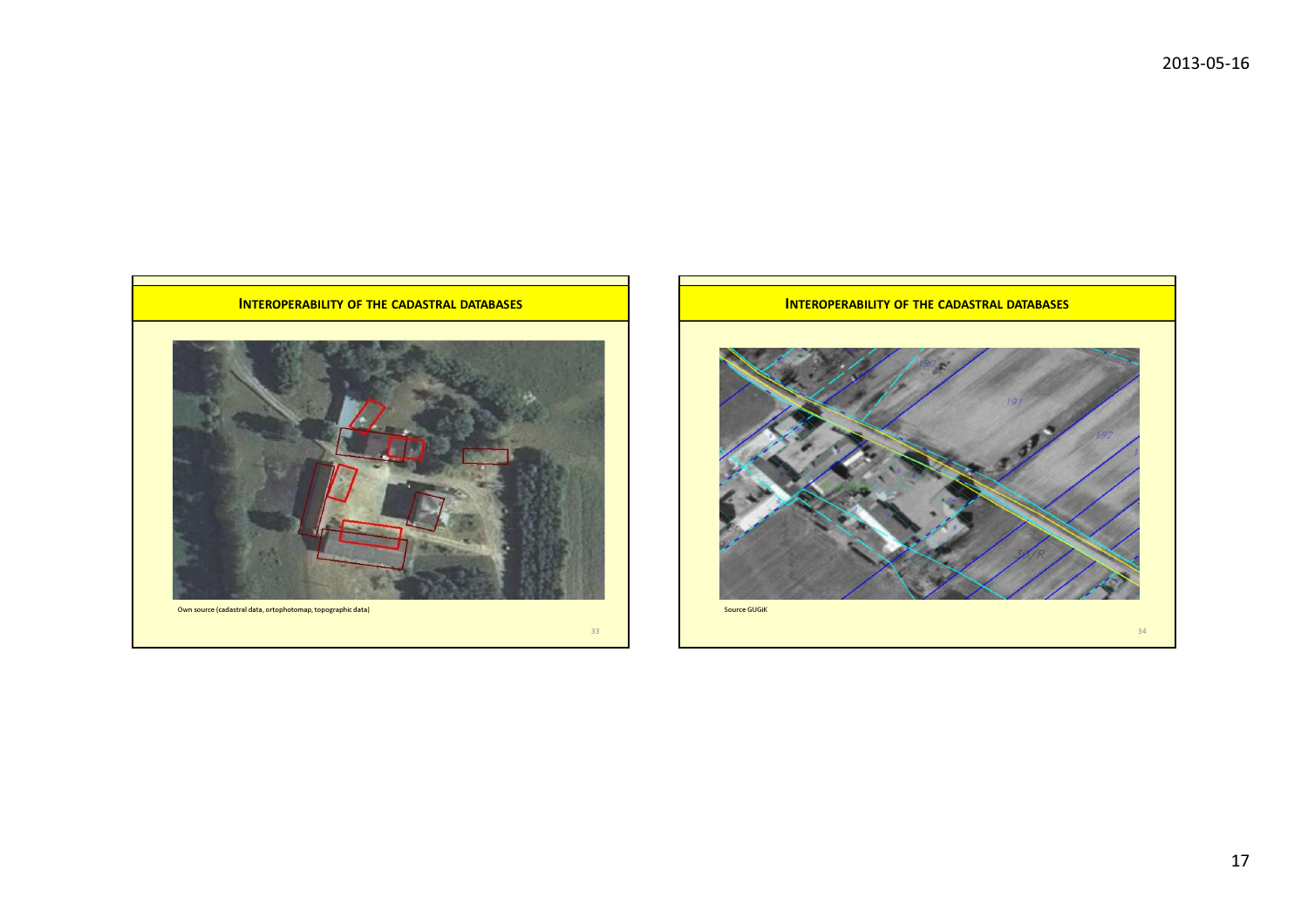

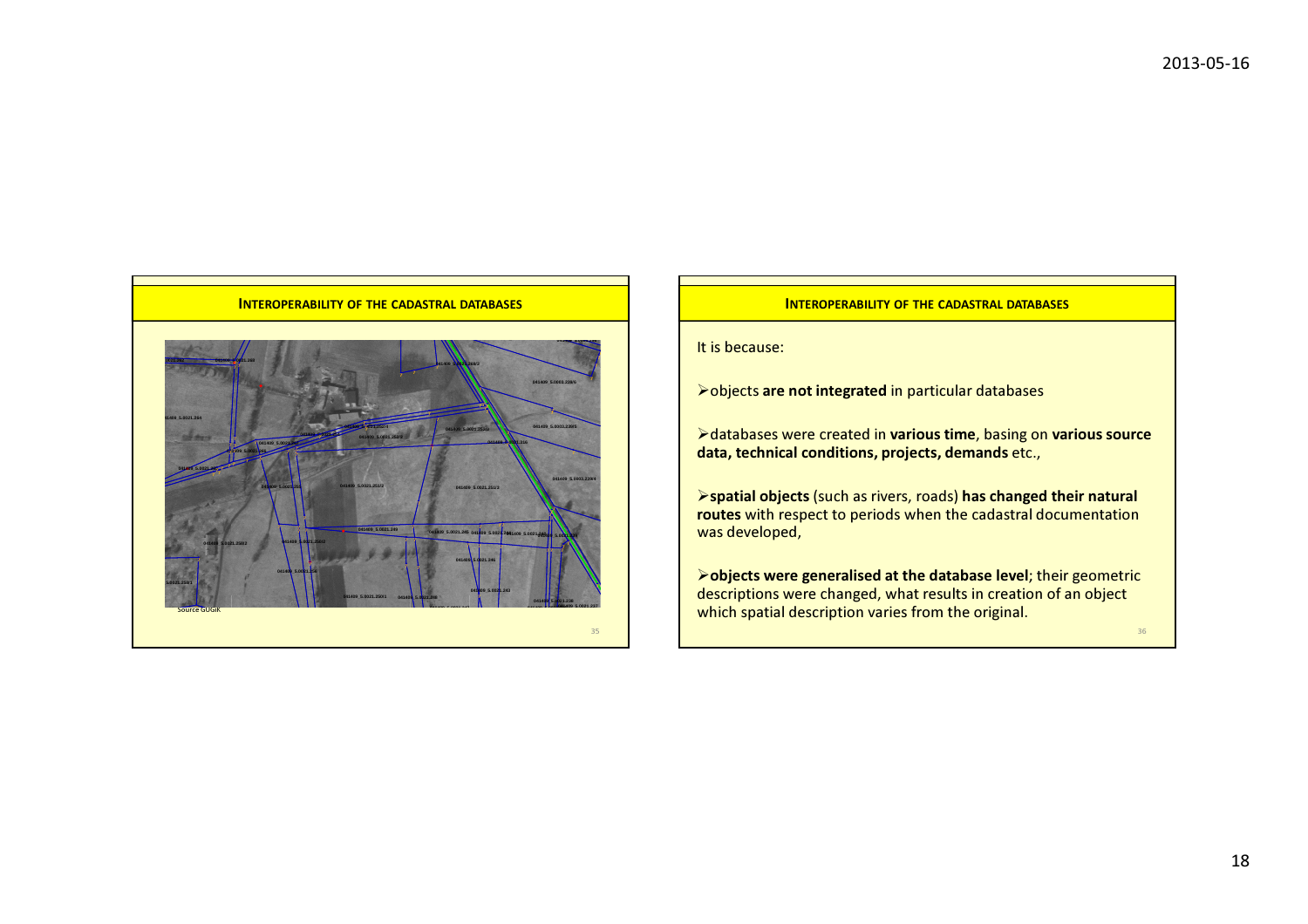## INTEROPERABILITY OF THE CADASTRAL DATABASES

The basic obstacle for modernisation works is connected with:

 $\blacktriangleright$ insufficient amount of funds

 $\blacktriangleright$  legal and technical difficulties (e.g. cadastre after partitioning of the country)

source data of poor quality, concerning the register of land and buildings, which exist in various parts of the country

 $\triangleright$  data included in public registers, also in the documentation of the land and buildings registers, is not fully interoperable and integrated

37

#### INTEROPERABILITY OF THE CADASTRAL DATABASES

Complex modernisation of the cadastral documentation, as the basic public register, should be urgently performed.

The cadastral register may be the basis for the spatial information infrastructure only when it iscomputerised and meets the legal requirements.

The only possible way to achieve the full functionality of the land and buildings register, which would become the updated, reliable and interoperable register, meeting the technical requirements of the public register, is to perform its complex modernisation.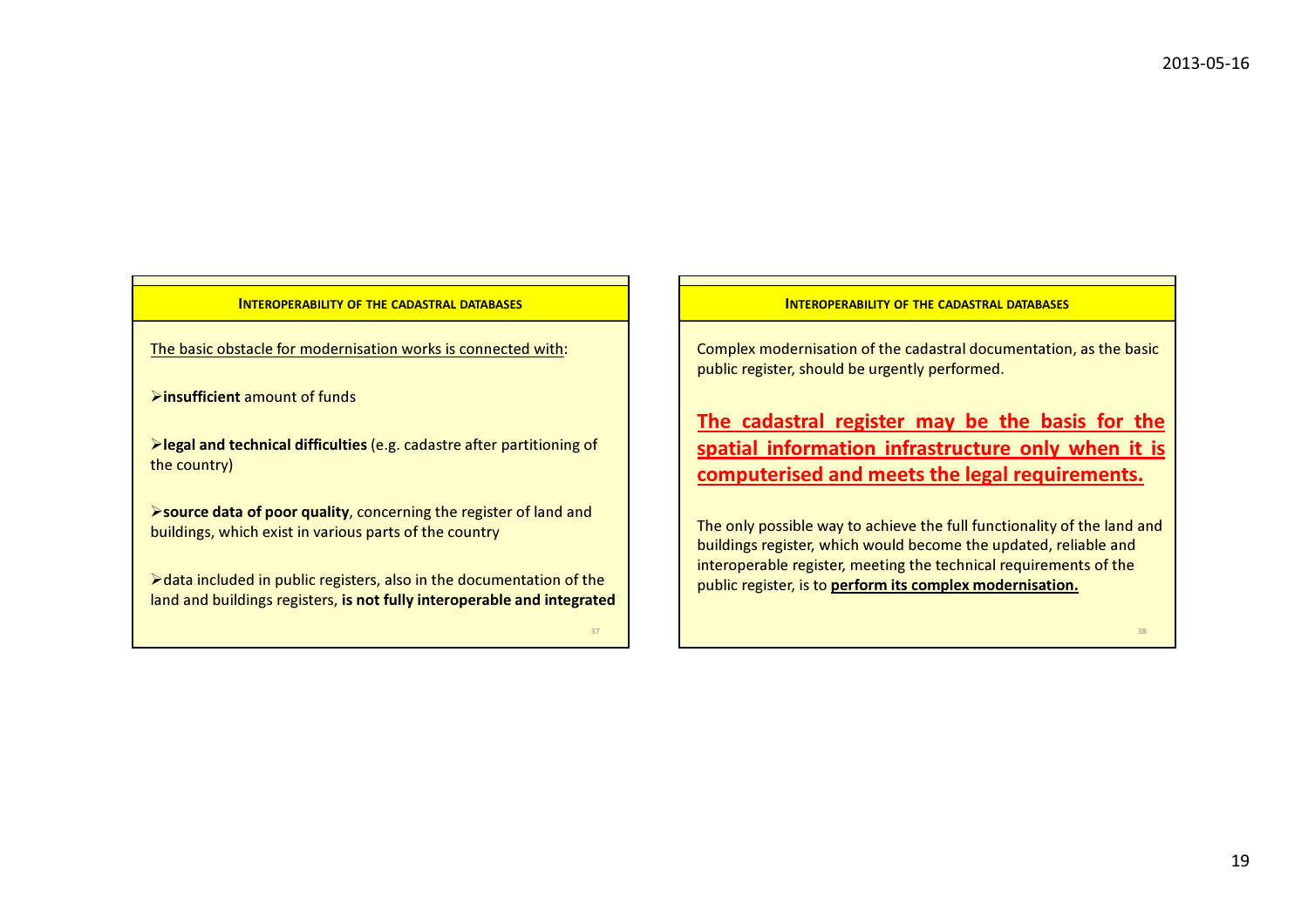# **SUMMARY**

The following elements are required for integrating the land and buildings register with other public registers and for ensuring their interoperability:

39

 $\triangleright$  organisational changes

 $\triangleright$ time

 $\blacktriangleright$ funds

# **SUMMARY** According to the report of GUGiK:-due to insufficient funds, which may be used by district authorities,-wide scope of tasks which should be solved by these authoritiesThe date of completion of the process of modernisation of

 the land and buildings register for the entire country may be delayed without the financial support from the state or from the EU funds.

This will have the negative impact on those sectors of economy which utilise data from the cadastral databases.